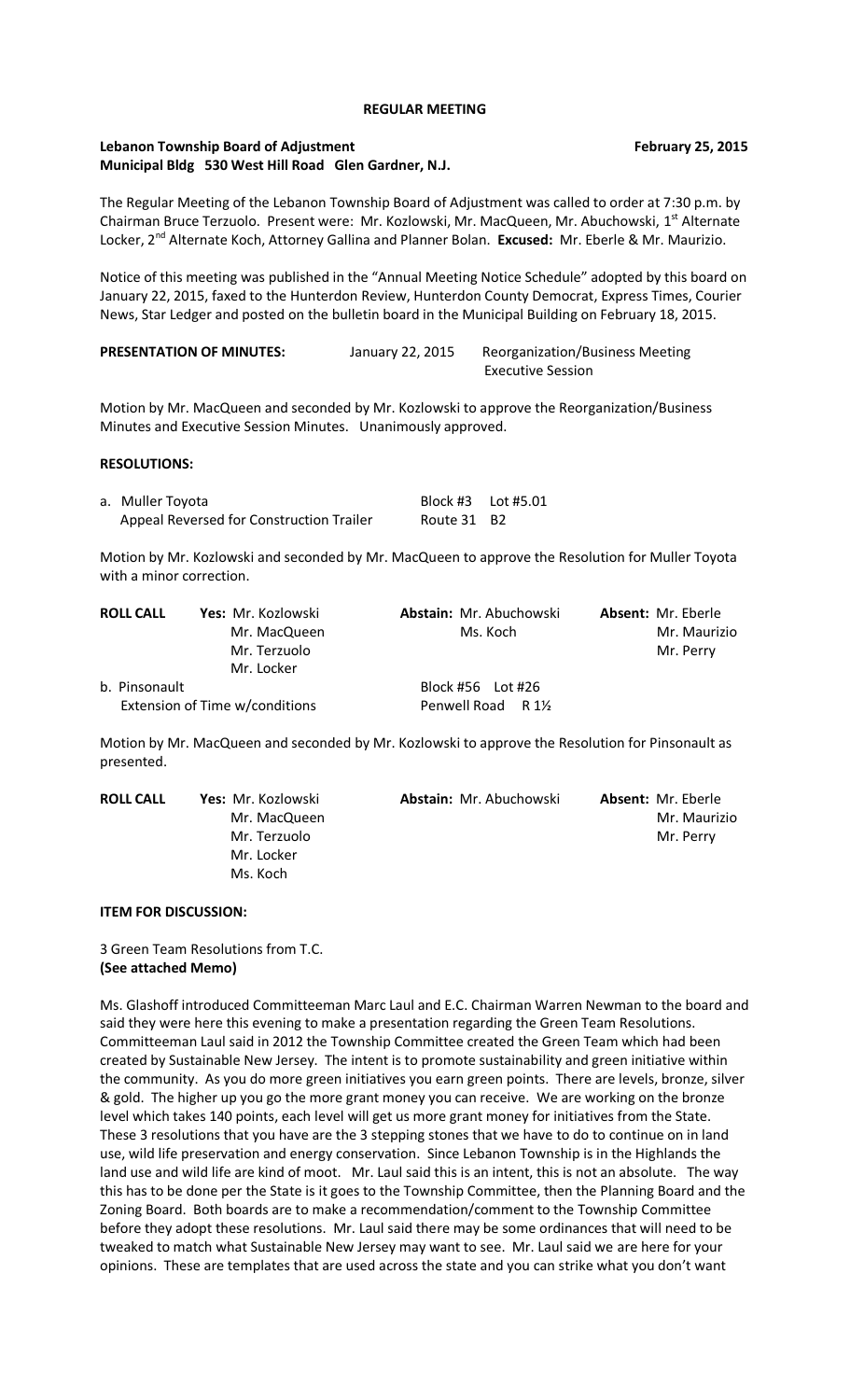# **Lebanon Township Board of Adjustment February 25, 2015 Page 2**

or like. Mr. MacQueen asked what the Grant money would be used for. Mr. Laul said these would be for trail projects, energy conservation projects within the Township. With the level we are at now, we can get \$2,500.00. Mr. Laul said the green team doesn't have to be just residents of the Township. It can be residents of Califon if they feel what we are doing would help them and Califon isn't offering what they are interested in. This is open to anyone who lives around the community. Mr. Newman said that would be established by ordinance. **At this point we lost power.** Ms. Glashoff said the same happened around 5:50 p.m. these evening, then the lights came back on. There was a brief discussion regarding the power outage. Mr. Kozlowski asked if we strike items from the Resolution are we still Bronze. Mr. Laul said no, unless we are striking the intent of the resolution. This is only a Resolution not an ordinance. This has a lot less teeth in it. A resolution is only an intent document. Mr. Laul said there are 60 items that the Green Team can do. Mr. Laul went through the steps giving examples. Planner Bolan noted that we already have a lot of very good ordinances that would be covered giving several examples. Mr. Abuchowski said these are all feel good resolutions that don't say anything. Mr. Abuchowski said these are meaningless to him. Mr. Abuchowski said when you start passing these kind of resolutions, then other people start to decided what they really mean, then you find you are creating more resolutions and more ordinances. Mr. Abuchowski said he is totally against it. Mr. Locker stated you have a person getting a building permit and then they have to comply. Mr. Laul said no, and members of the board disagreed. Chairman Terzuolo referred to the Sustainable Land Use Pledge Resolution "Whereas, Given New Jersey's strong tradition of home rule and local authority over planning & zoning" it states that we have home rule, but they are taking it away and what does the Board of Adjustment have to do with these Green Resolutions? Chairman Terzuolo said if we start telling applicants what they have to do regarding Green, we will get sued so fast. Mr. Newman said it's not making the zoning board tell applicants what they have to do. The response from several members was, then why do it at all. Mr. MacQueen asked what is the green team ultimate goal with something like this. Mr. Laul said, the goal is to get grant money. Mr. Laul said the intent of the grant money is to be able to utilize it where we want. The trail conductivity, by developing the open land we already have, creating trails, creating projects that are beneficial to our community.

Mr. MacQueen asked how much open land do we have that could be incorporate into the trail system. Mr. Newman said it is what we are trying to work towards. Mr. Laul said he got copies of the tax maps to see how we can connect the trails. Mr. MacQueen said the way this is laid out, he didn't see how you could connect these trails and said the only thing you will get in this Township is a trail system, but how do you plan on connecting everything. Mr. MacQueen said he would agree to it if it was going to work but didn't think it wasn't going to happen. You would have to purchase more land to be able to make the connection. Mr. Laul said the County is looking to buy between 300-400 acres of land and said this is why he got copies of the tax maps to see if it were feasible creating connecting trails. Mr. Terzuolo said some of this land is restricted county parkland. Mr. MacQueen said you are not able to create parking in these county parcels. So what would be the point. Mr. MacQueen said he agreed with Mr. Abuchowski, this is just a feel good do good thing. Mr. MacQueen referred to the grant money as his tax money. Mr. Laul asked if Mr. MacQueen would prefer Woodbridge to get it. Mr. MacQueen said yes, at least they could drive and walk somewhere. Mr. MacQueen said he understand why you want to do it and the theory. Mr. MacQueen said the comment was made about working with Fish & Game. They are already doing things. Mr. Laul mentioned promoting Solar in the Township. There's a program called promote and install, for municipal and commercial buildings. You get an audit on the building and you can save up to 70%. It is promoting being energy conscientious and we can't do that until we do this. Mr. Laul said if we don't do this, then it would cost us all the money, by doing this we can save up to 70%.

Chairman Terzuolo said we send money to Trenton and then they send it back. Chairman Terzuolo said there is very little we can do being in the Highlands, so what's the point. At this time there was a lot of discussion between Chairman Terzuolo, Mr. Abuchowski and Mr. Laul. Ms. Koch said the money has already been allocated so why not take advantage to use some of it for the Township. There was some heated discussion at this time. Mr. Newman said this money is not tax dollars it is from donations from companies like PSE&G and different foundations. Mr. Newman said this is a way for us to get \$2,500.00 to use and noted, if you go to the website it will explain where all the money comes from that is available for this program. Mr. Newman informed the board that he is an Environmental Engineer and has been for over 30 years. Mr. Newman said back in 2012 the Environmental Commission got a grant of \$25,000.00 to do trail improvements on properties that were acquired through Green Acres. Mr. Newman said some of us believe that Solar is Green. Also, there are some practices that can benefit the Township. This will help us to continue to live the way we live now. Mr. Newman said his budget for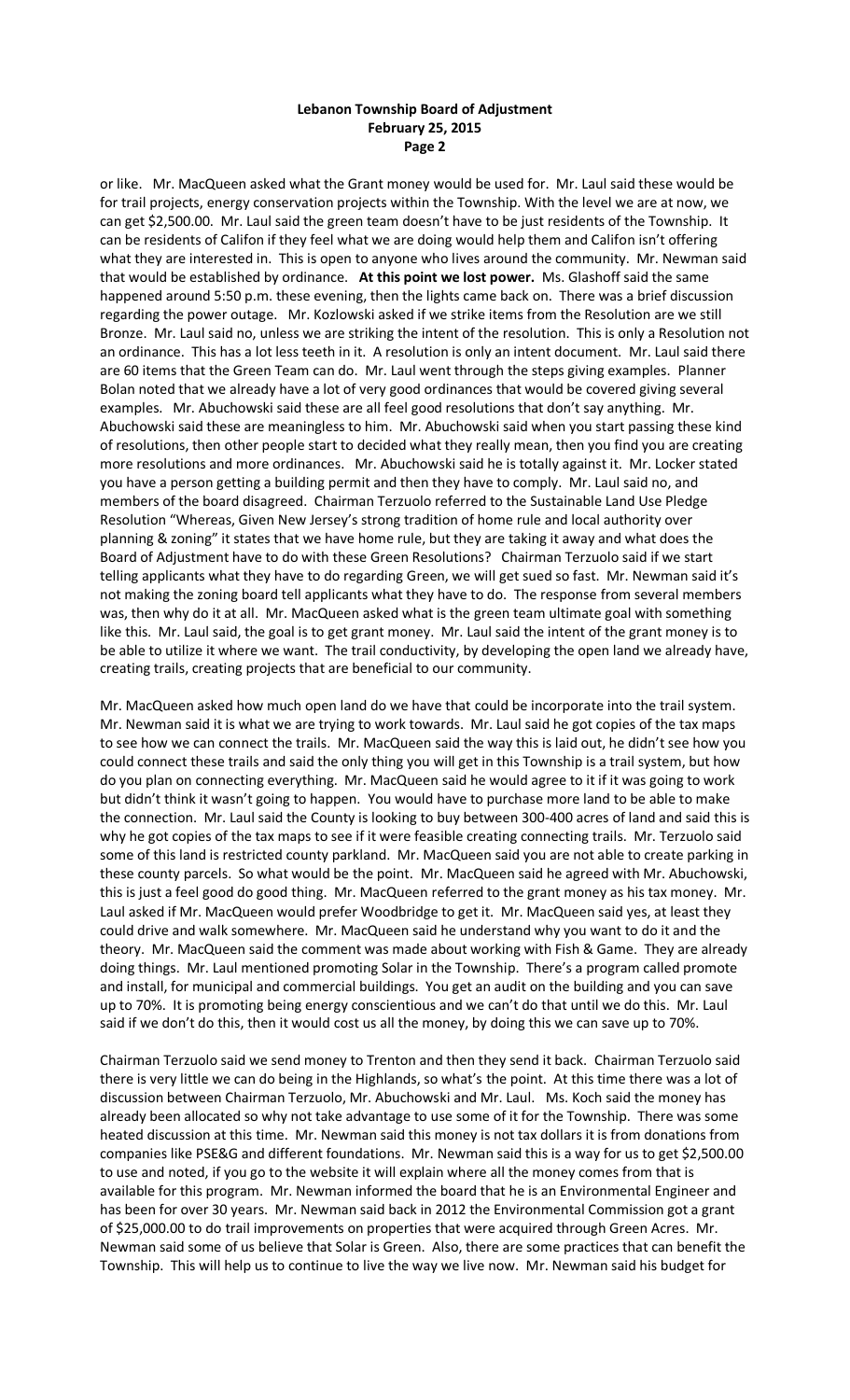# **Lebanon Township Board of Adjustment February 25, 2015 Page 3**

the commission is only \$1,000.00 so he has to obtain money through grants and said this is a practical way to get money without burdening the Township. These resolutions are not telling us what to do but will give us and the residents options. Mr. Newman gave some examples stating these are just a few of the things we want to make available to the residents. Ms. Koch asked, could grants be sought for enlarging the scope of the gas line, so we can get more people off oil and propane particularly along the river. Mr. Laul said there is a direct and install program that is out there for commercial buildings but not to residential. Mr. Laul said the company he works for did a million dollars' worth of direct and install. There are 6 companies in New Jersey that are authorized to do direct and install.

There are funds that are collected from your electric bill. Mr. Laul said it's all about getting the information out there for the residents, letting them know what is available and said he didn't think we would ever get to gold but we would with silver because there are so many things that we don't have available to us up here or would be able to get and reiterated that the Township agreed to get involved back in April of 2012. Mr. Kozlowski said this sounds like a done deal. Chairman Terzuolo agreed that this is a done deal and asked how does this affect the Zoning Board. Chairman Terzuolo asked Mr. Laul if he knew what a Zoning Board actually does. Mr. Abuchowski said that this board deals with variances which doesn't fit in to what these resolutions are all about. Mr. Laul said it is to let you know what the intent of what is passed. Chairman Terzuolo asked where does this money come from. Mr. Newman said you can go on their website**: www.sustainable jersey. com** and it covers everything. Chairman Terzuolo asked who administers this program. Mr. Newman said there was a co-alliance going back many years with the State of New Jersey and Trenton State University. Mr. Newman said you have to make an application and apply for the grant and they have to approve it. Mr. Abuchowski said this lays the ground work to make things far more difficult and far more costly for a little bit of money. Mr. Abuchowski said once you agree with all these things most times it gets done and then it is too late. Mr. Newman said this is not ordinance driven. Mr. Abuchowski said if this isn't ordinance driven then why we are doing this. Mr. Kozlowski said it is the intent and spirit of it. Mr. Kozlowski said eventually we would put things in our site plan checklist to make sure things are green. Mr. Laul referred to Muller Toyota's site plan regarding the lighting.

Mr. Kozlowski referred to the wildlife, critical habitat etc. and asked how do we do that. Planner Bolan said it is already covered in the Natural Resource Inventory and there is a grant once Highlands gets done doing their guidance document grant for Habitat Conservation & Management Plan. Mr. Kozlowski asked what is a subsidized predator. Chairman Terzuolo said it is a sharp shooter. Chairman Terzuolo said that coyotes were brought back in by N.J. Fish, Game and Wildlife for the control of the deer but instead they have gone after smaller prey. At the conclusion of the discussion, Chairman Terzuolo thanked Mr. Laul and Mr. Newman for coming to the board to discuss these resolutions.

# **Annual Report –** Planner Bolan

Planner Bolan said this is the annual report we do yearly per the MLUL. Planner Bolan reviewed for the board, the application report prepared by Ms. Glashoff and the report he prepared. Planner Bolan noted the board held 10 meetings in 2014. One application was approved, 3 extensions of time, a clarification on a resolution. The board also held 3 executive sessions and had discussion items. Planner Bolan said each year the board has in their report the subject of private roads. During the board's discussion, the board recommends that a subcommittee consisting of Township Committee, Planning Board, Zoning Board and Fire Official be formed in order to thoroughly review the issues surrounding private roads. The board discussed the granting of variances, noting they rely on the enforcement of certain conditions as an important part of granting these variances. The board recommends that diligent enforcement of these conditions by the Zoning Officer. The board further recommends that the Township develop a better system for the sharing of information and the tracking of application approvals. At the conclusion of the board's discussion, motion by Mr. MacQueen and seconded by Mr. Abuchowski to have Attorney Gallina prepare a Resolution to adopt the Annual Report for the next meeting on March 25, 2015. Unanimously approved.

# **PRESENTATION OF BILLS:**

a. John Gallina, Esq.  $$250.00 -$  Attend ZBA Meeting  $1/28/2015$ \$281.25 – Escrow **(Pensonault)** \$250.00 – Escrow **(Muller Toyota)**